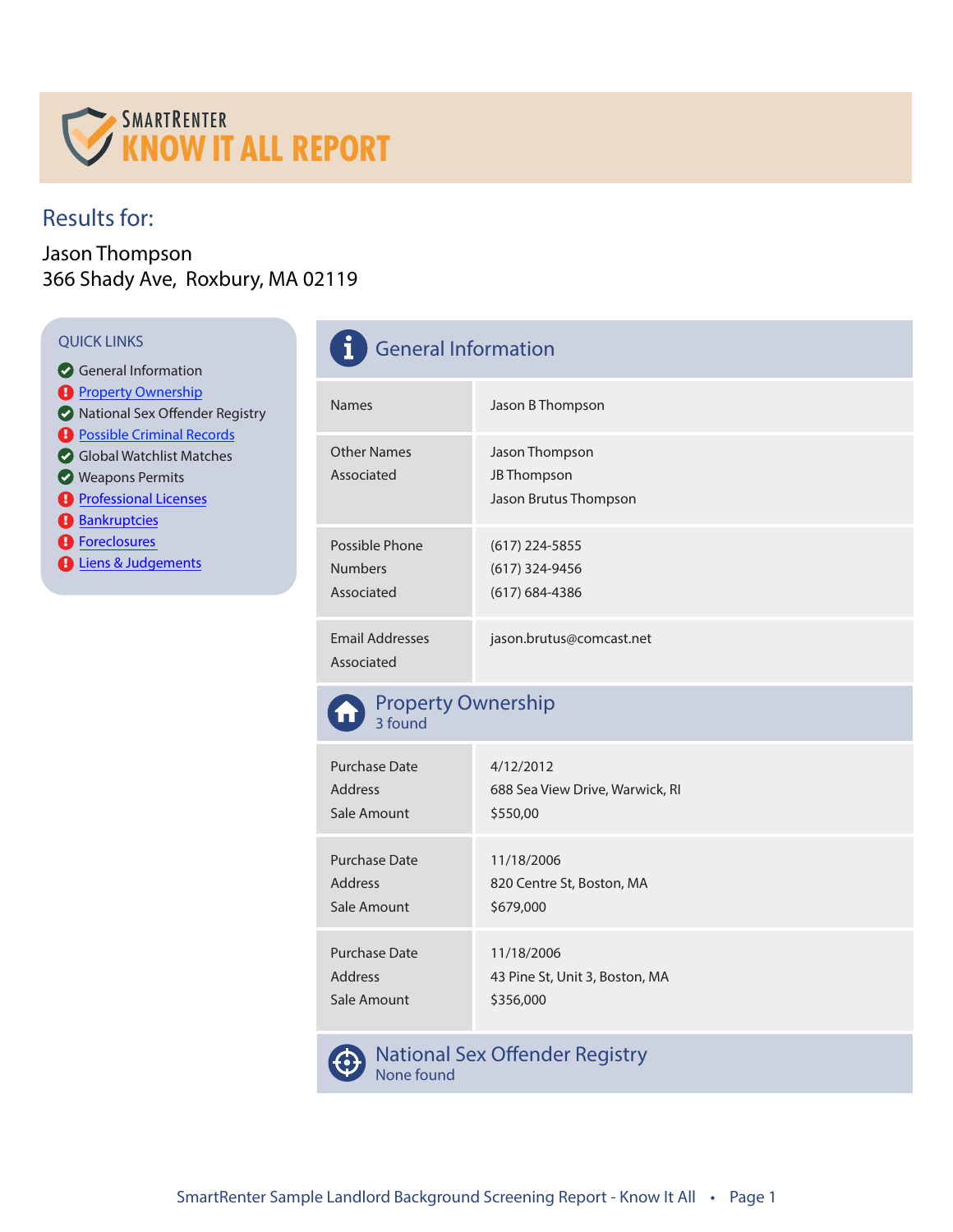

#### Possible Criminal Records 2 found

| Offense Date               | 6/1/2009                        |
|----------------------------|---------------------------------|
| <b>Offense Description</b> | Indecent Assault                |
| Case Type                  | Felony                          |
| <b>Charges Filed Date</b>  | 6/13/2009                       |
| <b>Disposition</b>         | Convicted                       |
| <b>Disposition Date</b>    | 4/26/2010                       |
| <b>State</b>               | MA.                             |
|                            |                                 |
| Offense Date               | 10/17/2020                      |
| <b>Offense Description</b> | <b>Statutory Sexual Assault</b> |
| Case Type                  | Felony                          |
| <b>Charges Filed Date</b>  | 11/01/2020                      |
| <b>Disposition</b>         | Pending                         |
|                            |                                 |
| <b>Disposition Date</b>    | 11/20/2020                      |



Global Watchlist Matches None found



Weapons Permits None found



Professional Licenses

| Type                   | Psychology |
|------------------------|------------|
| Category               | Healthcare |
| <b>Expiration Date</b> | 6/30/2012  |
| State                  | MA         |
| Status                 | Inactive   |
| Number                 | 8624       |
|                        |            |



# Bankruptcies

| <b>Filing Date</b> | 12/11/2007 |
|--------------------|------------|
| Location           | MA         |
| Chapter            | 7          |
| Discharge Date     | 5/7/2008   |